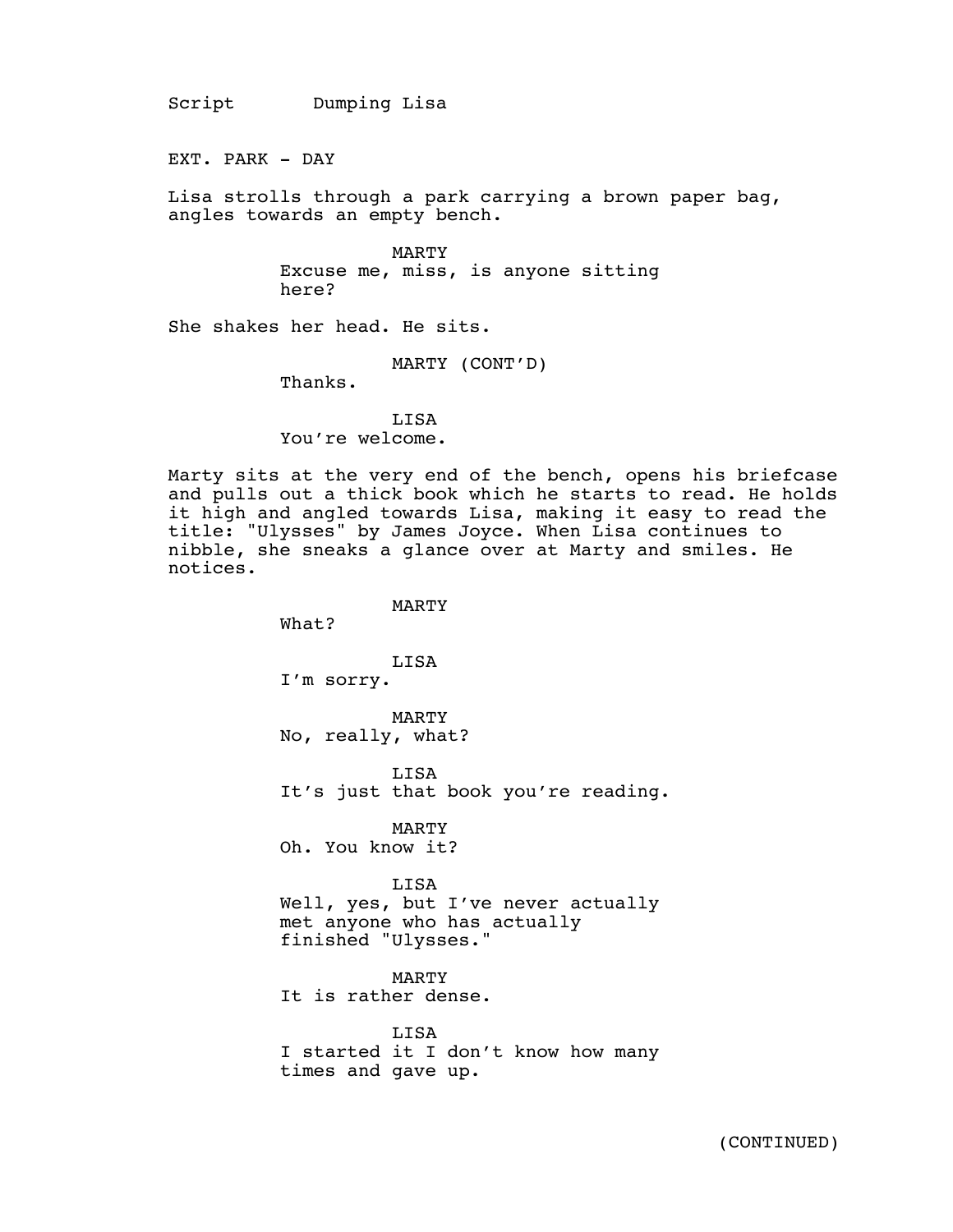## MARTY

I know what you mean. This is my third go through. After I read it the first two times, I never felt like I had a true grasp on it.

LISA Wait--you've read it twice before?

## MARTY

I'm not ashamed to admit the complexity of Joyce's stream of consciousness techniques had me completely befuddled.

LISA

Yes, me too!

## MARTY

Of course, the brilliance of the novel lies in his use of classical mythology as a framework, borrowing freely from Home-run's "Odyssey."

**LISA** You mean Homer?

## MARTY

Huh?

LISA You said Home-run, but obviously you meant Homer.

MARTY Oh, yeah, right, of course. Silly me!

Marty slaps his head.

MARTY (CONT'D) Duh! (extends his hand) I'm Marty by the way.

LISA

Lisa.

LISA (CONT'D) I can tell you're really deep.

They shake.